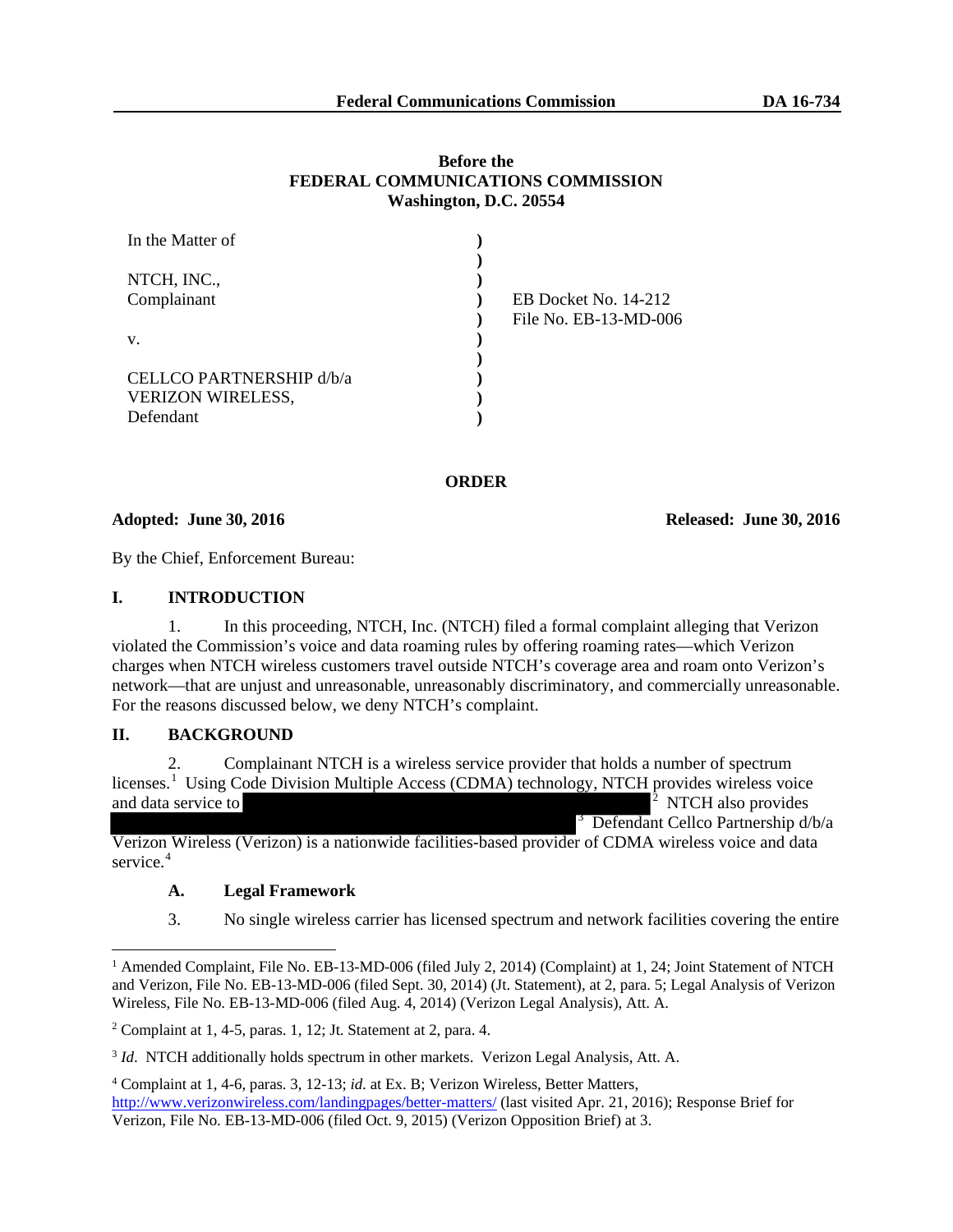United States. Consequently, when any carrier's wireless voice or data customers travel beyond that carrier's geographic coverage area, those customers must "roam" on another carrier's network to maintain access to wireless service.<sup>[5](#page-1-0)</sup> The Commission has determined that the availability of wireless roaming arrangements is critical to promoting seamless consumer access to mobile services nationwide, innovation and investment, and facilities-based competition among multiple service providers. The Commission has also determined that data roaming, specifically, "encourage[s] service providers to invest in and upgrade their networks and to deploy advanced mobile services ubiquitously, including in rural areas."[6](#page-1-1) Further, the Commission has noted that consolidation in the mobile wireless marketplace may have reduced the incentives of the largest providers to enter into data roaming agreements with other providers because of their reduced need for reciprocal roaming.<sup>[7](#page-1-2)</sup>

4. In a series of orders, the Commission addressed wireless carriers' obligation to provide roaming to carriers requesting roaming agreements. In 2007, the Commission determined that voice roaming is a common carrier service that must be provided "on a just, reasonable, and non-discriminatory basis pursuant to Sections 201 and 202 of the Communications Act."[8](#page-1-3) The Commission declined to set voice roaming rates and rejected price caps or other forms of rate regulation.<sup>[9](#page-1-4)</sup> Instead, the Commission relied on "negotiations between the carriers based on competitive market forces" to establish the rates.<sup>[10](#page-1-5)</sup> In 2010, the Commission provided further guidance, including a list of factors that may be considered in resolving a voice roaming dispute.<sup>[11](#page-1-6)</sup> The Commission acknowledged that its chosen approach might result in a "relatively high price of [voice] roaming compared to providing facilities-based service"[12](#page-1-7) and anticipated that rates resulting from individualized negotiation would "reasonably vary."[13](#page-1-8) The Commission reasoned that "regulation to reduce [voice] roaming rates has the potential to deter investment in network deployment by impairing buildout incentives facing both small and large carriers."[14](#page-1-9) The Commission concluded that "the better course . . . is that the rates individual carriers pay for [voice] roaming services be determined in the marketplace through negotiations between the carriers,

<span id="page-1-2"></span><sup>7</sup> *Id*. at 5426-27, para. 27.

<span id="page-1-4"></span><sup>9</sup> *See id*. at 15832-33, paras. 37-40.

<span id="page-1-5"></span>*<sup>10</sup> Id*. at 15824, para. 18.

<span id="page-1-7"></span><sup>12</sup> *2010 Voice Order*, 25 FCC Rcd at 4197-98, para. 32.

<span id="page-1-9"></span><sup>14</sup> *2007 Voice Order*, 22 FCC Rcd at 15833, para 40.

<span id="page-1-0"></span><sup>&</sup>lt;sup>5</sup> See Annual Report and Analysis of Competitive Market Conditions With Respect to Mobile Wireless, Including Commercial Mobile Services, DA 15-1487 (Dec. 23, 2015) at 78-79, para. 123.

<span id="page-1-1"></span><sup>6</sup> *In the Matter of Reexamination of Roaming Obligations of Commercial Mobile Radio Serv. Providers & Other Providers of Mobile Data Servs.*, Second Report and Order, 26 FCC Rcd 5411, 5443, para. 64 (2011) (*Data Roaming Order*).

<span id="page-1-3"></span><sup>8</sup> *In the Matter of Reexamination of Roaming Obligations of Commercial Mobile Radio Serv. Providers*, Report and Order and Further Notice of Proposed Rulemaking, 22 FCC Rcd 15817, para. 1 (2007) (*2007 Voice Order*).

<span id="page-1-6"></span><sup>11</sup> *See In the Matter of Reexamination of Roaming Obligations of Commercial Mobile Radio Serv. Providers & Other Providers of Mobile Data Servs.*, Order on Reconsideration and Second Further Notice of Proposed Rulemaking, 25 FCC Rcd 4181, 4200-01, para. 39 (2010) (*2010 Voice Order*). We refer to the *2007 Voice Order* and *2010 Voice Order*, collectively, as the "*Voice Roaming Orders*."

<span id="page-1-8"></span><sup>13</sup> *2007 Voice Order*, 22 FCC Rcd at 15834, para. 44 ("Because the need for automatic roaming services may not always be the same, and the value of roaming services may vary across different geographic markets due to differences in population and other factors affecting the supply and demand for roaming services, it is likely that automatic roaming rates will reasonably vary."). *See also 2010 Voice Order*, 25 FCC Rcd at 4181, para. 32.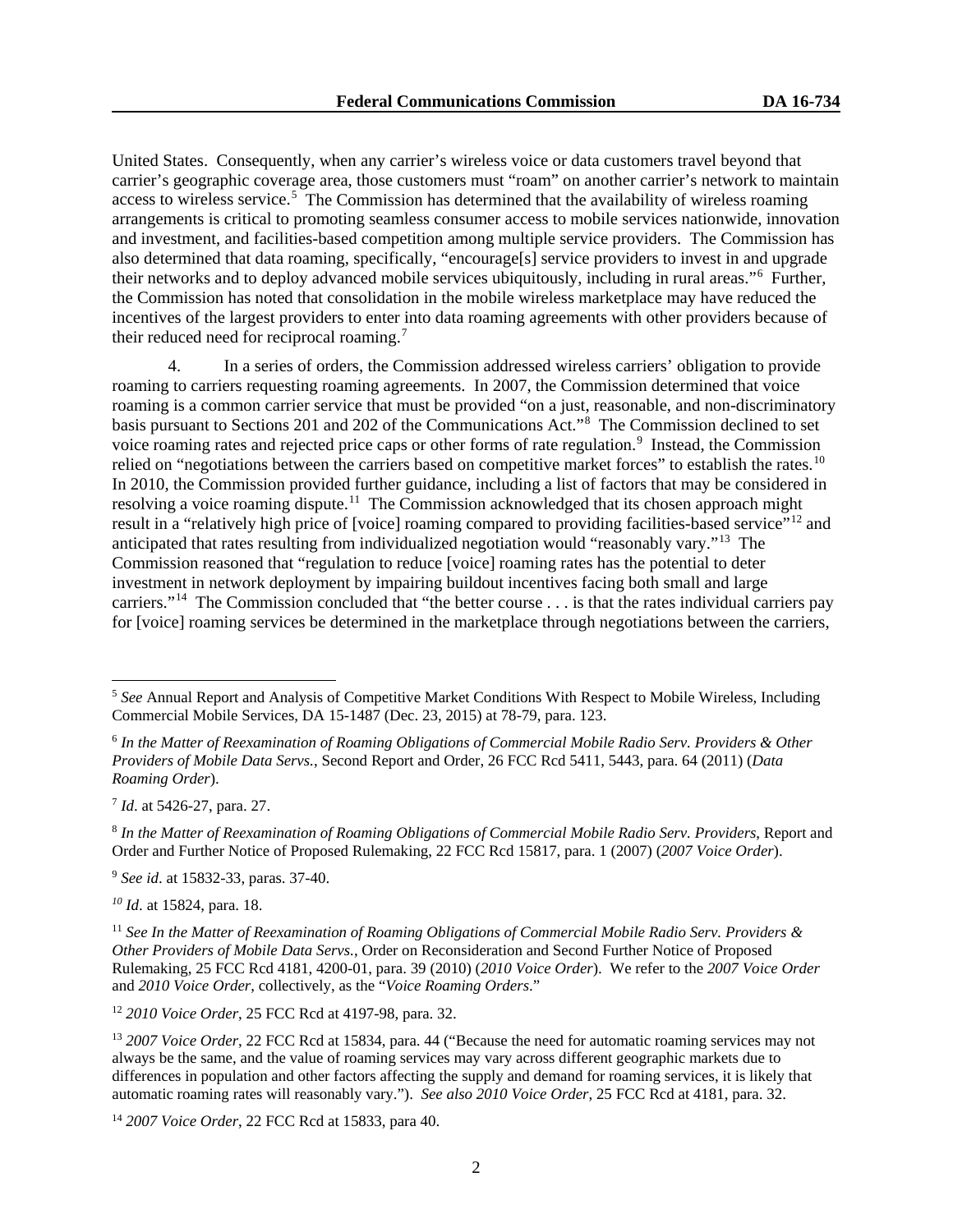subject to the statutory requirement that any rates charged be reasonable and non-discriminatory."<sup>15</sup>

5. To facilitate productive negotiations concerning voice roaming, the Commission established a presumption of reasonableness for a voice roaming request that is technologically compatible, among other considerations.<sup>[16](#page-2-1)</sup> When a presumptively reasonable request is made, the wouldbe voice roaming host "has a duty to respond to the request and avoid actions that unduly delay or stonewall the negotiations regarding that request."<sup>17</sup> If a would-be host carrier refuses to respond or engages in a persistent pattern of stonewalling behavior, the Commission indicated that this evidence would likely support a finding that the would-be host provider had violated its voice roaming obligations.[18](#page-2-3)

6. In 2011, the Commission addressed data roaming, which enables customers to maintain wireless Internet connectivity when outside their carriers' service areas.<sup>[19](#page-2-4)</sup> Pursuant to its authority under Title III of the Communications Act, the Commission required carriers to offer data roaming on commercially reasonable terms where technologically feasible.[20](#page-2-5) Similar to the *Voice Roaming Orders*, the *Data Roaming Order* established a framework for individual negotiations of reasonable rates and terms based on market forces, <sup>[21](#page-2-6)</sup> while balancing the strategic incentives of competitors and the consumer benefits from widespread roaming.<sup>22</sup> In 2014, the Wireless Telecommunications Bureau (WTB) issued a *Declaratory Ruling* that provided further guidance to parties on the "commercial reasonableness" of proffered data roaming rates, including the potential relevance of retail rates, international rates, and resale rates. [23](#page-2-8) WTB stated, *inter alia*, that "the probative value of these other rates as reference points will depend on the facts and circumstances of any particular case."<sup>[24](#page-2-9)</sup>

7. In the *Voice Roaming Orders*, the Commission found that Section 208 of the Act, which

<span id="page-2-1"></span><sup>16</sup> *Id*. at 15831, para. 33. *See also 2010 Voice Order*, 25 FCC Rcd at 4190, para. 18 (eliminating the home roaming exclusion).

<span id="page-2-2"></span><sup>17</sup> *Id*.

<span id="page-2-3"></span><sup>18</sup> *Id*. *See also 2007 Voice Order*, 22 FCC Rcd at 15831, para. 34 (stating that the presumption of reasonableness was intended to provide guidance in the context of a Section 208 complaint proceeding regarding roaming).

<span id="page-2-4"></span><sup>19</sup> *See Data Roaming Order*, 26 FCC Rcd at 5411. The D.C. Circuit upheld the *Data Roaming Order* in 2012. *See Cellco P'ship v. FCC*, 700 F.3d 534, 548 (D.C. Cir. 2012) (*Cellco v. FCC*).

<span id="page-2-5"></span><sup>20</sup> *See Data Roaming Order*, 26 FCC Rcd at 5411, para. 1. The Commission in the *Data Roaming Order* did not exercise Title II authority. In the recent *Open Internet Order*, the Commission reclassified mobile broadband internet access services (MBIAS) as commercial mobile radio services (CMRS). In doing so, it forbore from applying the automatic roaming rule in Section 20.12(d) to MBIAS providers, "conditioned on such providers continuing to be subject to the obligations, process, and remedies under the data roaming rule codified in section 20.12(e)." *See Protecting and Promoting the Open Internet*, GN Docket No. 14-28, Report and Order on Remand, Declaratory Ruling, and Order, 30 FCC Rcd 5601, 5857-58, para. 526 (2015), *aff'd*, *United States Telecom Ass'n v. Fed. Commc'ns Comm'n*, No. 15-1063, 2016 WL 3251234 (D.C. Cir. June 14, 2016) (*Open Internet Order*).

<span id="page-2-6"></span><sup>21</sup> *See id*. at 5423, para. 23; *id*. at 5444-46, para 68 ("The extent of the obligation we impose today is to offer, in certain circumstances, individually negotiated data roaming arrangements with commercially reasonable terms and conditions."). *See also Cellco v. FCC*, 700 F.3d at 548 (noting that the *Data Roaming Order* "leaves substantial room for individualized bargaining and discrimination in terms").

<span id="page-2-7"></span><sup>22</sup> *See id*. at 5418, 5422-23, paras. 13, 20-21.

<span id="page-2-8"></span><sup>23</sup> *Reexamination of Roaming Obligations of Commercial Mobile Radio Service Providers and Other Providers of Mobile Data Services*, 29 FCC Rcd 15483, 15486, para. 9 (WTB 2014) (*T-Mobile Declaratory Ruling*).

<span id="page-2-0"></span><sup>15</sup> *Id*. at 15832, para. 37.

<span id="page-2-9"></span><sup>24</sup> *Id*.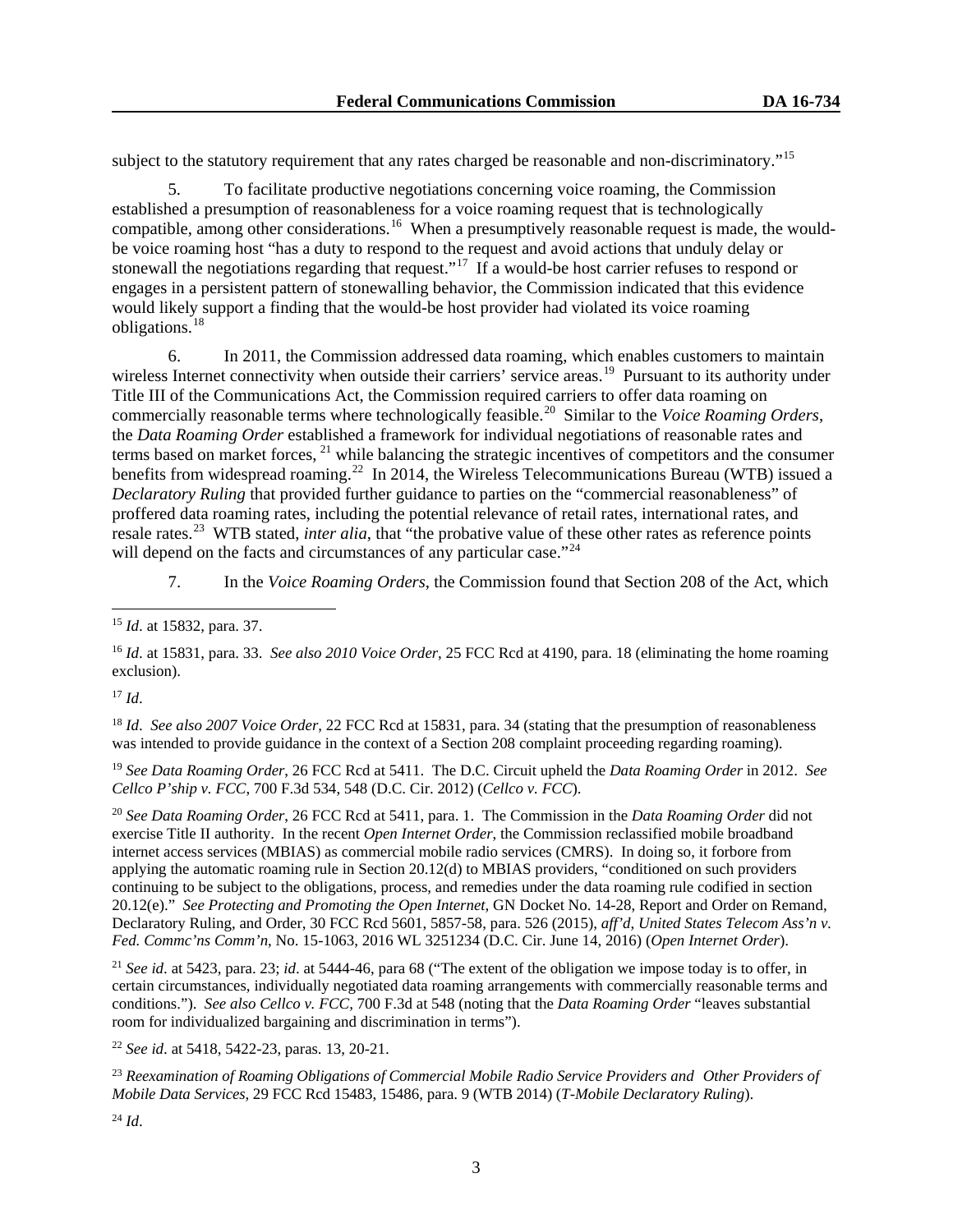30 In

provides that complaints against common carriers may be filed with the Commission for adjudication, applied to the provisioning of voice roaming as a common carrier service. Under the Commission's rules, the Enforcement Bureau (Bureau) resolves complaints filed under Section 208.[25](#page-3-0) In the *Data Roaming Order*, the Commission set forth procedures for resolving disputes regarding the Commission's data roaming rule.<sup>26</sup> The Commission held that parties may file a formal or informal complaint under Section 20.12(e)(2) of the Commission's rules, and delegated authority to the Bureau to adjudicate data roaming complaints.[27](#page-3-2) In both the *Voice Roaming Orders* and the *Data Roaming Order*, the Commission explained that it would consider complaints in light of the "totality of the circumstances of the case."<sup>[28](#page-3-3)</sup>

# **B. History of NTCH's Complaint**

8. NTCH and Verizon executed a voice roaming agreement in 2006 which is still in effect.<sup>[29](#page-3-4)</sup>

late 2011, NTCH requested a new roaming agreement with Verizon that would

 $31$  Verizon responded to NTCH's proposal.<sup>32</sup> Although the parties continued negotiations—and participated in mediation at the Commission—they were unable to reach an agreement.<sup>33</sup> NTCH subsequently filed the instant Complaint, alleging, *inter alia*, that the rates Verizon offered for both voice and data were in violation of the *Voice Roaming Orders* and *Data Roaming Order*. [34](#page-3-7)

<span id="page-3-3"></span><sup>28</sup> *See 2007 Voice Order*, 22 FCC Rcd at 15829-30, para. 30; *Data Roaming Order*, 26 FCC Rcd at 5452-53, para. 86.

<span id="page-3-4"></span><sup>29</sup> Complaint, Ex. A.3 at 00001-00050; Jt. Statement at 1, para. 1; Verizon Opposition Brief at 3.

<sup>30</sup> Jt. Statement at 2, para. 4; Initial Brief of NTCH, Inc., File No. EB-13-MD-006 (filed Sept. 18, 2015) (NTCH Initial Brief) at 12. *See* <https://www.fcc.gov/general/mobile-broadband-deployment-coverage-areas-provider> (last visited Apr. 26, 2016).

<span id="page-3-5"></span><sup>31</sup> Complaint, Ex. A.3 at 00053-00073; Jt. Statement at 1, 3, paras. 2-3, 6.

<sup>32</sup> Complaint, Ex. A.3 at 00069, 00072-00073, 00079, 00086-00087, 00098-00099; Jt. Statement at 1, para. 2.

<span id="page-3-6"></span><sup>33</sup> Complaint, Ex. A.3 at 00053-00099, 00111-00116; Verizon Wireless Answer, File No. EB-13-MD-006 (filed Aug. 4, 2014) (Answer), Tab G (Declaration of Joseph A. Trent) at 1-3, paras. 4-15; Answer, Tab F at Exs. 1, 2, 4-9; Jt. Statement at 1-5.

<span id="page-3-7"></span><sup>34</sup> In responding to NTCH's claims, Verizon filed a declaration of its proposed expert, Dr. Hal Singer. *See* Verizon Opposition Brief, Ex. A (Declaration of Dr. Hal J. Singer). NTCH moved to strike the declaration, and Verizon opposed the motion. *See* Motion to Strike Singer Declaration, File No. EB-13-MD-006 (filed Oct. 23, 2015) (Motion to Strike); Verizon's Opposition to Motion to Strike, File No. EB-13-MD-006 (filed Oct. 28, 2015). Because this Order does not rely on any evidence or argument derived from the Singer Declaration, we deny the Motion to Strike as moot.

<span id="page-3-0"></span> $25$  47 C.F.R. § 0.111(a)(1).

<span id="page-3-1"></span><sup>26</sup> *Data Roaming Order*, 26 FCC Rcd at 5445-46, para. 68.

<span id="page-3-2"></span><sup>27</sup> 47 C.F.R. § 0.111(a)(11); *Data Roaming Order*, 26 FCC Rcd at 5451, para. 82 ("We further clarify that the Enforcement Bureau has delegated authority to resolve complaints arising out of the data roaming rule.")  $\&$  n.238 ("We add appropriate clarifying language to this effect to the rule governing the functions of the Enforcement Bureau.") (citing modifications to  $47$  C.F.R.  $\S$  0.111(a)(11)).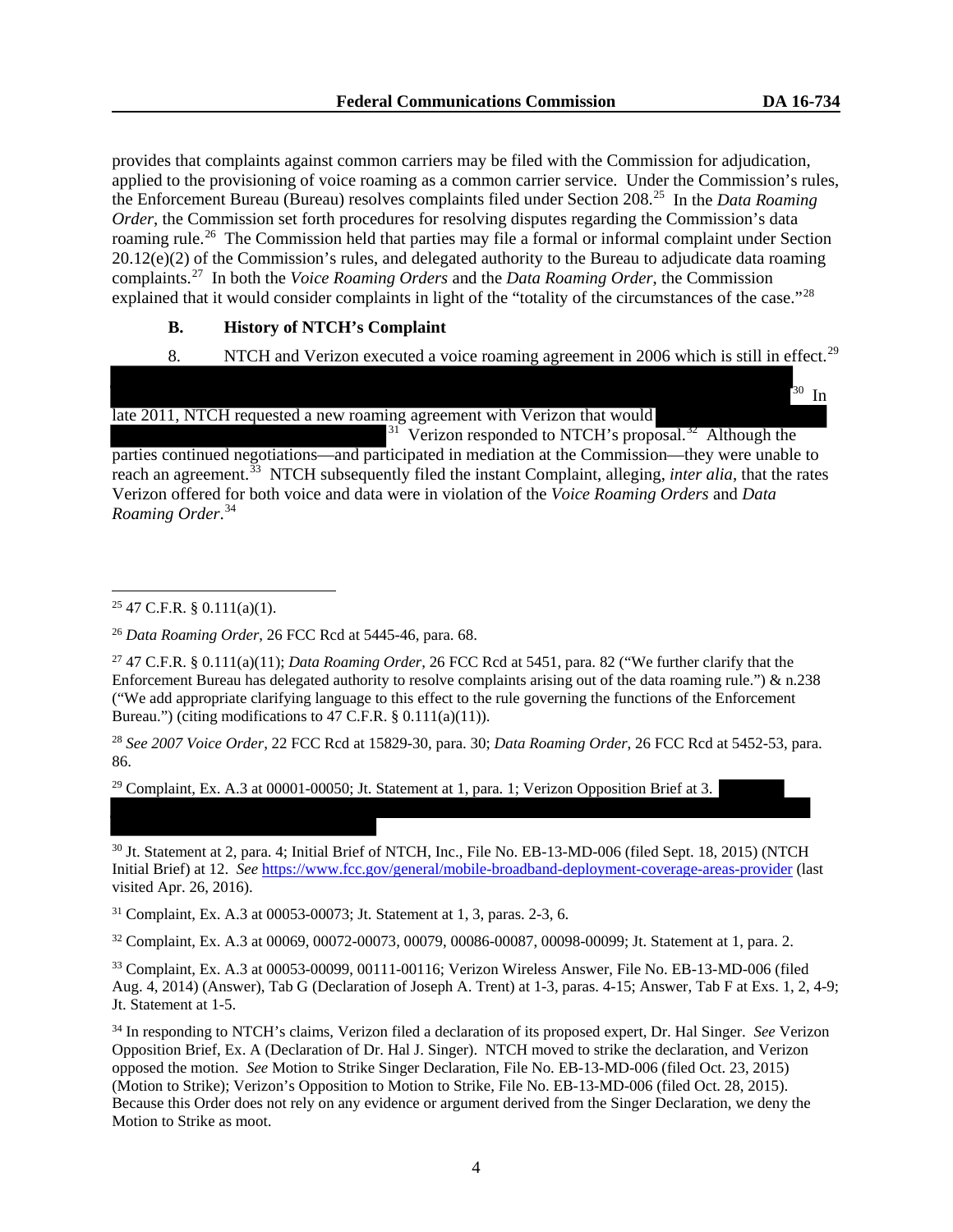9. After the close of the pleading cycle, and at the request of Commission staff, the parties exchanged best-and-final offers for a roaming agreement.<sup>35</sup> NTCH proposed:



10. NTCH sought discovery of Verizon's roaming agreements with third parties, asking Verizon to identify the prescribed roaming "rates paid to Verizon and by Verizon in each of its existing roaming agreements" for voice and data services.<sup>40</sup> NTCH explained that this interrogatory was relevant

<span id="page-4-0"></span>

<span id="page-4-1"></span><sup>40</sup> *See* Interrogatories of NTCH, Inc., File No. EB-13-MD-006 (July 2, 2014) (NTCH Interrogatories) at 2; Letter from Rosemary McEnery, Deputy Chief, Market Disputes Resolution Division to Donald J. Evans and Jonathan Markman, counsel to NTCH, and Andre J. Lachance and Tamara Preiss, counsel to Verizon Wireless, File No. EB-13-MD-006 (Apr. 2, 2015); Verizon's Response to NTCH's Interrogatories, File No. EB-13-MD-006 (Apr. 27, 2015) (Verizon Interrogatory Responses) at 1. *See also* Letter from Rosemary McEnery, Deputy Chief, Market Disputes Resolution Division to Donald J. Evans and Jonathan Markman, counsel to NTCH, and Andre J. Lachance and Tamara Preiss, counsel to Verizon Wireless, File No. EB-13-MD-006 (Apr. 17, 2015); Supplemental Discovery of NTCH, Inc., File No. EB-13-MD-006 (June 30, 2015); Letter from Rosemary McEnery, Deputy Chief, Market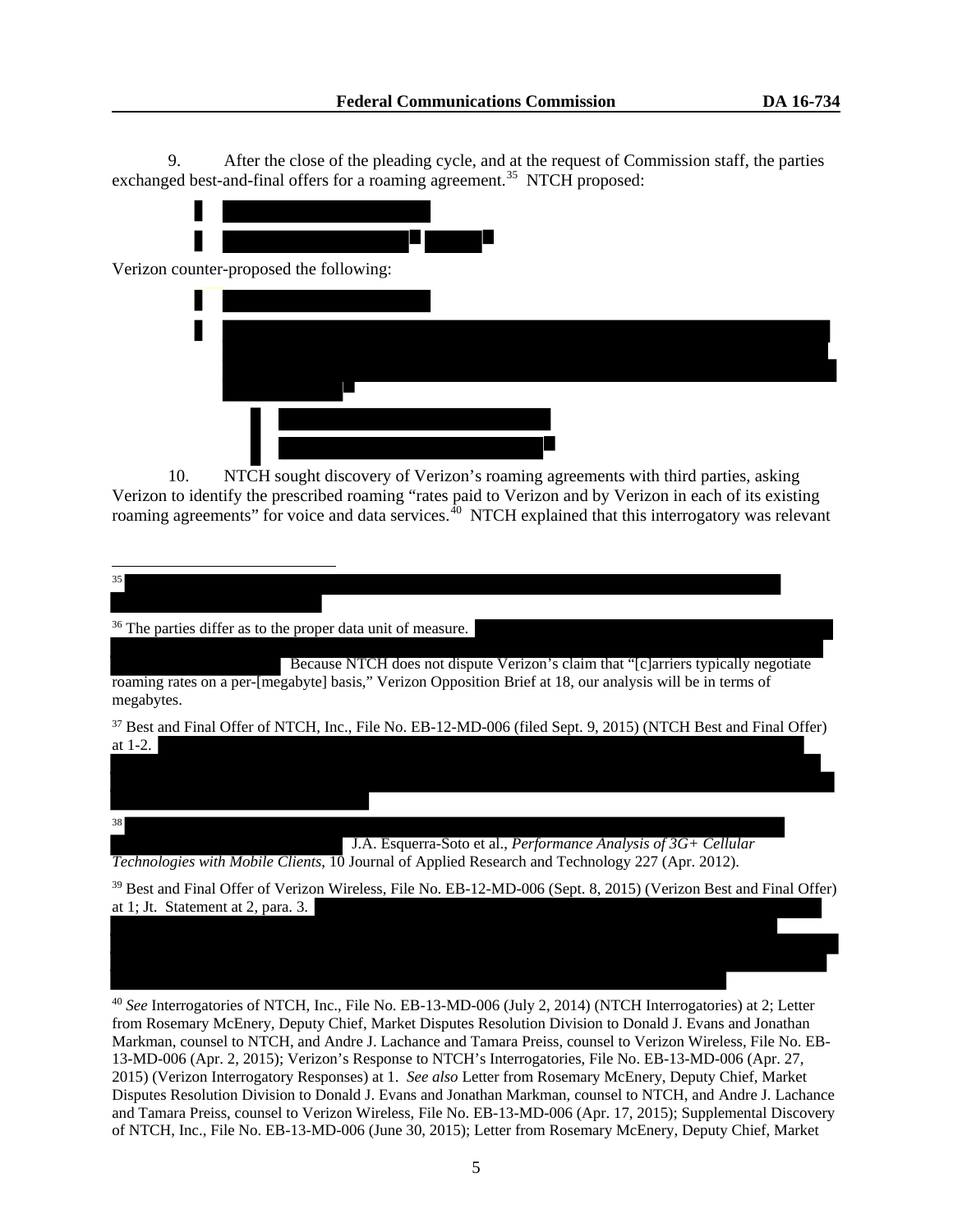because the "calculus of what constitutes a reasonable rate can be approached from the standpoint of . . . the rates being offered by the carrier to others purchasing comparable services."<sup>[41](#page-5-0)</sup> In response to NTCH's interrogatory, Verizon produced a chart identifying approximately roaming agreements, including voice and/or data rates for each.<sup>[42](#page-5-1)</sup>

# **III. DISCUSSION**

11. NTCH's Complaint alleges that Verizon's proposed new voice roaming rate is unjust and unreasonable and unreasonably discriminatory, and that Verizon's proposed data roaming rates are commercially unreasonable.<sup>43</sup> Additionally, NTCH contends that Verizon's roaming rates are unlawfully high when compared to Verizon's cost of providing roaming, retail rates, or MVNO rates.

# **A. Voice Roaming**

12. NTCH argues that Verizon's voice roaming offer violates the *Voice Roaming Orders*. We disagree. The *Voice Roaming Orders* require that voice roaming rates be reasonable and non-discriminatory, but allow for individualized negotiations that can lead to reasonable differences in rates. In the orders, the Commission indicated that agreements with other providers were among the factors the Commission may consider in resolving a roaming dispute.<sup>[44](#page-5-3)</sup> Verizon's voice roaming agreements, as well as NTCH's agreements, show that Verizon's proffered voice roaming rate in this case— — is well within  $\frac{1}{2}$  —is well within the range of comparable contractual rates. The record demonstrates that there are more than under which Verizon charges its roaming partners or more for voice.<sup>45</sup> The

record further reflects that the weighted average of rates Verizon charges its roaming partners across —exactly the rate Verizon is offering

NTCH.<sup>46</sup> This is also the weighted average rate that Verizon pays to other carriers for roaming.<sup>[47](#page-5-4)</sup>

13. In contrast, NTCH's proposal of is below the voice roaming rate in  $48$  Indeed, NTCH's

Disputes Resolution Division to Donald J. Evans and Jonathan Markman, counsel to NTCH, and Andre J. Lachance and Tamara Preiss, counsel to Verizon Wireless, File No. EB-13-MD-006 (July 24, 2015).

<span id="page-5-0"></span><sup>41</sup> NTCH Interrogatories at 2.

<span id="page-5-1"></span><sup>42</sup> Verizon Interrogatory Responses at Ex. A.

<span id="page-5-2"></span><sup>43</sup> Complaint at ii; *id*. at 9-18, 21-24, paras. 21-36, 39-44. *See also* NTCH Initial Brief at 14-30; Reply Brief of NTCH, Inc., File No. EB-13-MD-006 (filed Oct. 23, 2015) (NTCH Reply Brief) at *passim*. NTCH analyzes Verizon's data roaming rates according to both the commercially reasonable standard and also the "just and reasonable" and "not unreasonably discriminatory" requirements of Title II. NTCH Initial Brief at 9-10. Since the Commission has determined to analyze data roaming rates for commercial reasonableness, we do not consider NTCH's Title II analysis of data roaming. *See* note 20, *supra*.

<span id="page-5-3"></span><sup>44</sup> *See 2010 Voice Order* at 4201, para. 39 (2010).

<sup>45</sup> *See* Verizon Interrogatory Responses at Ex. A; Statement of Facts of Verizon Wireless, File No. EB-13-MD-006 (filed Aug. 4, 2014) (Verizon Statement of Facts) at 12-13.

<sup>46</sup> *See* Declaration of Joseph A. Trent at 3, para. 17; Verizon Statement of Facts at 12.

<span id="page-5-4"></span><sup>47</sup> *See* Verizon Interrogatory Responses at Ex. A; Declaration of Joseph A. Trent at 3-4, paras. 17-20; Verizon Opposition Brief at 2.

<span id="page-5-5"></span><sup>48</sup> *See* Verizon Interrogatory Responses at Ex. A; Declaration of Joseph A. Trent at 4, para. 18; Verizon Opposition Brief at 8-9.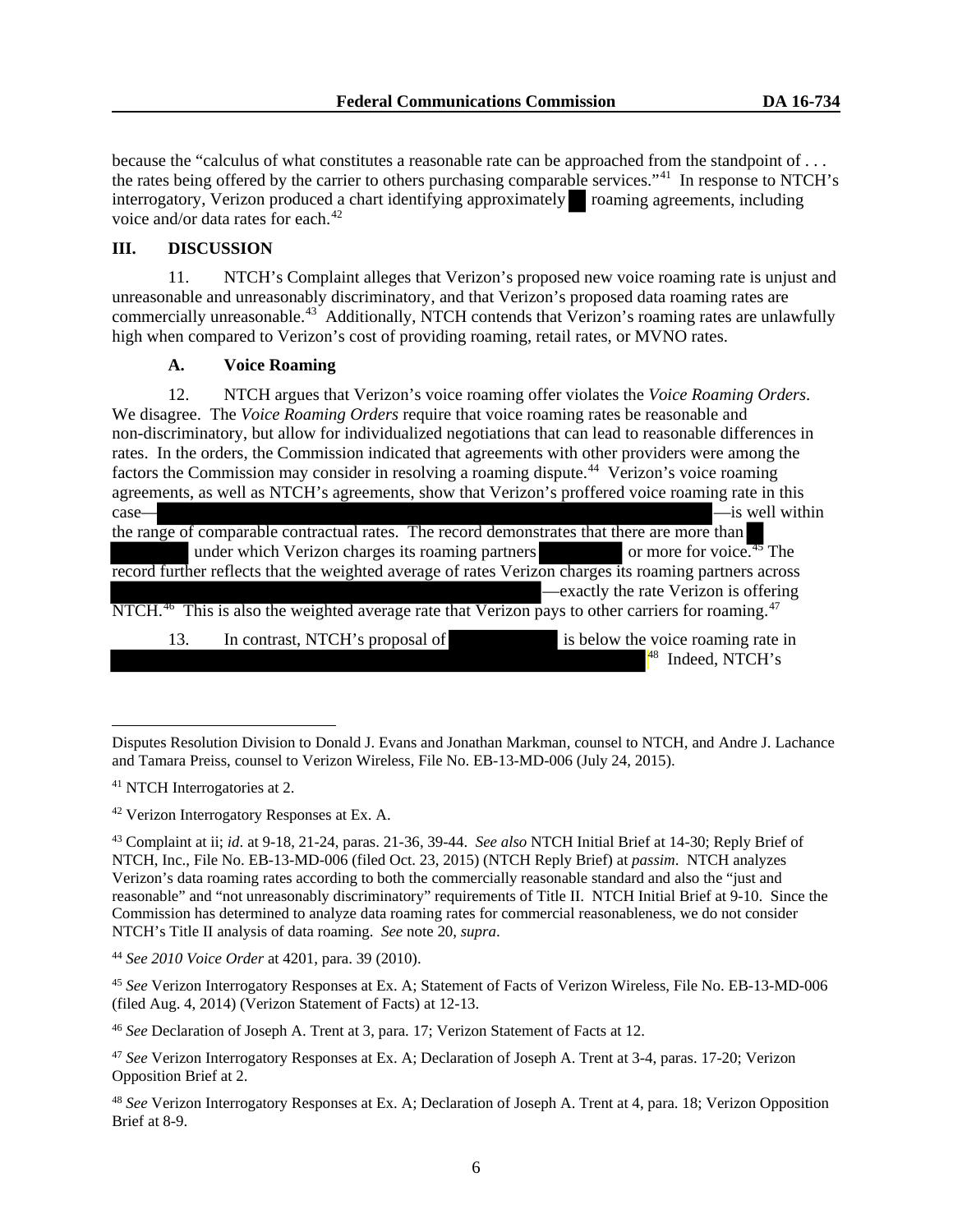proposal is only a third of the prevailing rate that Verizon offers to other carriers. Moreover, 49

14. NTCH contends that Verizon's voice roaming rate is unreasonably discriminatory because Verizon has failed to "demonstrat[e] the reasonable basis for its price discrimination" across roaming agreements.<sup>50</sup> But differences in wireless roaming rates must be viewed through the lens of the *Voice Roaming Orders*' approach, which anticipates individualized bargaining and variation in roaming rates.[51](#page-6-1) Indeed, the Commission has held that it would "distort competitive market conditions" if the Commission were to mandate equality of rates.<sup>[52](#page-6-2)</sup> Consistent with the regime established by the Commission, Verizon has negotiated with third-party carriers to reach a "range of roaming rates" in [] arm's-length contracts."[53](#page-6-3) Although NTCH can provide reciprocal roaming in

, it argues that it is entitled to obtain the *lowest* roaming rates from a national roaming partner having superior network coverage.<sup>[54](#page-6-4)</sup> Nothing in the Commission's orders compels such a result. Moreover, any claim of discriminatory harm to NTCH is belied by the fact that a number of carriers pay Verizon higher rates for voice roaming than the rate Verizon offered NTCH.<sup>[55](#page-6-5)</sup> Accordingly, we do not see a reason based upon the current record to find that Verizon's offer to NTCH on voice roaming is in violation of the *Voice Roaming Orders*. [56](#page-6-6)

### **B. Data Roaming**

15. NTCH argues that Verizon's offered data roaming rates are commercially unreasonable and a restraint on trade in violation of the *Data Roaming Order*. We disagree. In the *Data Roaming Order*, the Commission indicated that agreements with other providers were among the factors the

<span id="page-6-4"></span><sup>54</sup> *See* Complaint at 25-26, paras. 53-54 (requesting that the Commission prohibit Verizon from "charging NTCH any more for roaming or imposing more onerous conditions than it imposes on other carriers").

<span id="page-6-5"></span><sup>55</sup> Verizon Interrogatory Responses at Ex. A.

<sup>49</sup> Response to Interrogatories of NTCH, File No. EB-13-MD-006 (Apr. 27, 2015) at 1.

<span id="page-6-0"></span><sup>&</sup>lt;sup>50</sup> NTCH Reply Brief at 12. As an adjunct to its discrimination claim, NTCH asks the Commission to require Verizon to make its roaming rates publicly available. Complaint at 25-26, paras. 53-54. The Commission has already addressed and decided the issue of public rate disclosure in a rulemaking order. *See 2007 Voice Order*, 22 FCC Rcd at 15839-40, para. 62 ("We decline to impose an affirmative obligation on CMRS carriers to post their roaming rates."). NTCH's request may be resolved in its pending Petition to Rescind Forbearance and Initiate Rulemaking. *See* Petition to Rescind Forbearance and Initiate Rulemaking, Docket No. 93-252 (filed July 2, 2014) (Petition to Rescind Forbearance).

<span id="page-6-1"></span><sup>51</sup> *See 2007 Voice Order*, 22 FCC Rcd at 15834, para. 44 ("Because the need for automatic roaming services may not always be the same, and the value of roaming services may vary across different geographic markets due to differences in population and other factors affecting the supply and demand for roaming services, it is likely that automatic roaming rates will reasonably vary.").

<span id="page-6-2"></span><sup>52</sup> *See 2007 Voice Order*, 22 FCC Rcd at 15834, para. 44.

<span id="page-6-3"></span><sup>53</sup> Declaration of Joseph A. Trent at 3-4, paras. 16-20. *See* Verizon Interrogatory Responses at Ex. A; Verizon Opposition Brief at 9; *Orloff v. FCC*, 352 F.3d 415, 421 (D.C. Cir. 2003) (observing that "the Commission was 'entitled to value the free market, the benefits of which are well-established'") (internal citation omitted).

<span id="page-6-6"></span><sup>56</sup> *See 2010 Voice Order*, 25 FCC Rcd at 4201, para. 39 (considering "whether the carriers involved have had previous roaming arrangements with similar terms"). Because Verizon charges rates to its roaming partners that vary, NTCH argues that the rates "cannot serve as any kind of uniform benchmark for assessing reasonableness." NTCH Reply Brief at 2. But this argument contradicts the *Voice Roaming Orders*, which identify third-party agreements as potentially relevant and contemplate individually negotiated agreements having differing rates.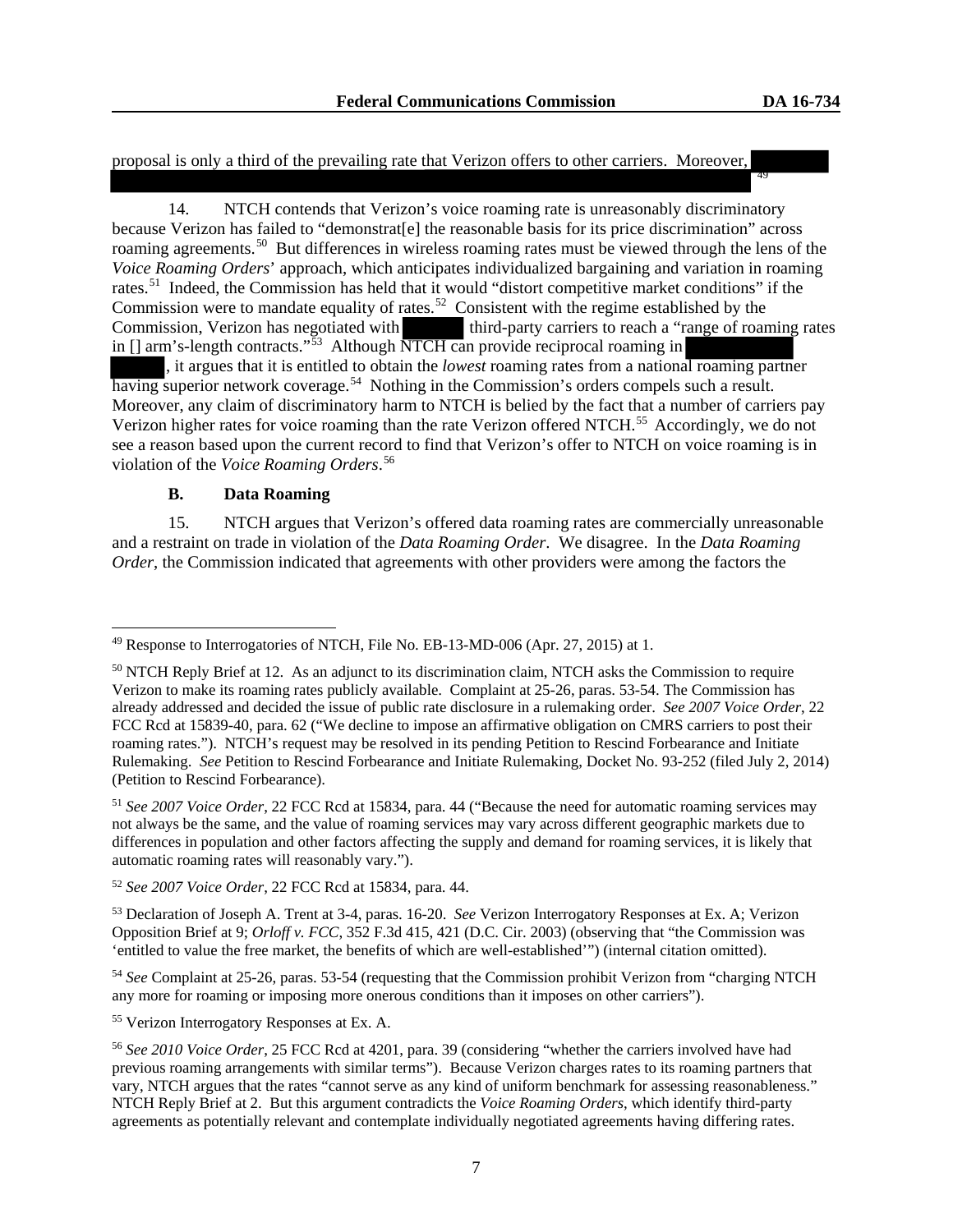NTCH

Commission may consider in resolving a data roaming dispute.<sup>[57](#page-7-0)</sup> Here, Verizon's offered data rates are well within the range of rates in Verizon's other roaming agreements. Verizon's offer to NTCH is at or below the average rate that other Verizon roamers pay—and that Verizon itself pays as a roamer—across Verizon's existing agreements . <sup>[58](#page-7-1)</sup> Indeed, the rates Verizon offered NTCH are at least 50% lower than the weighted average rate Verizon charges other roaming carriers [59](#page-7-2) NTCH's rate demand, by contrast, is dramatically lower than any contract rate between Verizon and any other CDMA wireless carrier.<sup>60</sup> NTCH's rate demand for data is only 6% of the weighted average rate Verizon charges to other carriers , and only 3% of the weighted average rate Verizon charges others .<sup>[61](#page-7-4)</sup> Although NTCH argues that such rate comparisons provide a "false measure" of reasonableness because Verizon's rates are overpriced,<sup>[62](#page-7-5)</sup> it offers no evidence demonstrating that Verizon's rates are unreasonable under current market conditions. [63](#page-7-6) NTCH does not focus on Verizon's proffered roaming rate for LTE data and, indeed, the record includes

<sup>64</sup> Thus, NTCH has not demonstrated that Verizon's proposed LTE rates are commercially unreasonable.

16. Other factors confirm that Verizon's offer is reasonable under the totality of the circumstances here. First, there are smaller carriers that also provide CDMA coverage.<sup>65</sup> Second, as NTCH admits, Verizon has

<span id="page-7-0"></span><sup>57</sup> *Data Roaming Order*, 26 FCC Rcd at 5452-53, para. 86.

<span id="page-7-1"></span><sup>58</sup> *See* Verizon Interrogatory Responses at Ex. A; Declaration of Joseph A. Trent at 3-4, paras. 16-20; Verizon Opposition Brief at 2, 8-9.

<span id="page-7-2"></span> $59$  By weighted average, Verizon roaming partners pay Declaration of Joseph A. Trent at 3, para. 17; Verizon Statement of Facts at 12.

<span id="page-7-3"></span><sup>60</sup> *See* Verizon Interrogatory Responses at Ex. A; Verizon Opposition Brief at 7-9.

<span id="page-7-5"></span><sup>62</sup> NTCH Initial Brief at 7.

<span id="page-7-6"></span><sup>63</sup> Apparently referring to roaming rates

claims that when Verizon "actually needs a roaming agreement with other carriers, that commercial reality tempers its normal high rates." NTCH Initial Brief at 7

*See* Verizon Interrogatory Responses at Ex. B; Declaration of Joseph A. Trent at 3, para. 16; Verizon Opposition Brief at nn. 10, 13. In any event, the commercially reasonable standard contemplates variation in rates.

<span id="page-7-7"></span><sup>64</sup> *See* Declaration of Joseph A. Trent at 4, para. 21; Verizon Interrogatory Responses at Ex. A.

Further, NTCH never argues that commercial reasonableness requires that the same rate be charged regardless of the wireless network technology used.

<sup>65</sup> Jt. Statement at 2, para. 4. *See* Complaint at 5, para.12 ("Sprint offers CDMA service on a national basis."); <https://www.fcc.gov/general/mobile-broadband-deployment-coverage-areas-provider> (last visited Apr. 26, 2016).

<span id="page-7-4"></span><sup>61</sup> *See* Declaration of Joseph A. Trent at 3, para. 17.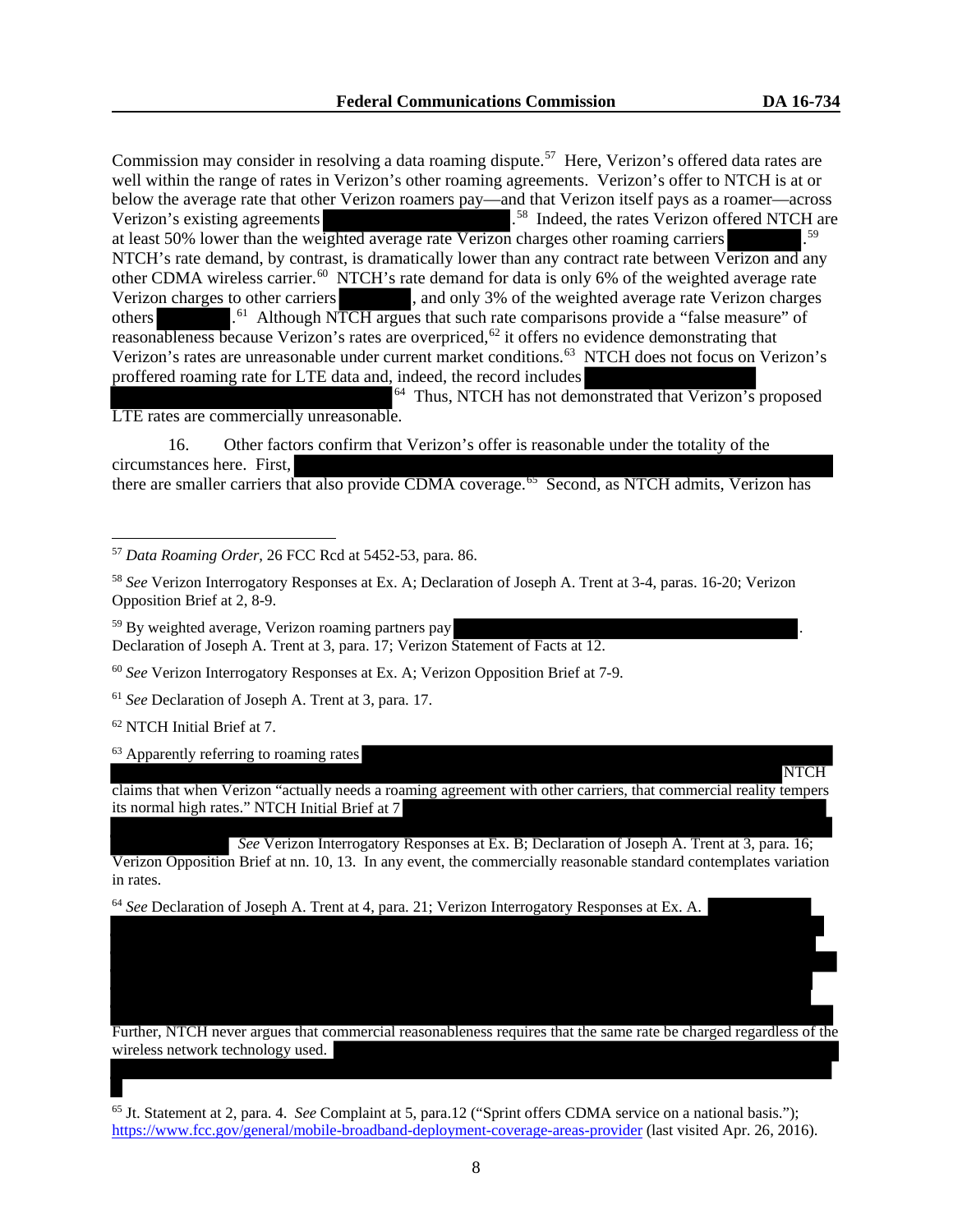dealt with it responsively at all times throughout the negotiation.<sup>66</sup> Third, although NTCH asserts that "[I]ow roaming rates would" incentivize it to build out its own facilities,  $67$  the Commission has found that "the relatively high price of roaming compared to providing facilities-based service" could "counterbalance the incentive to 'piggy back' on another carrier's network."[68](#page-8-2)

17. Nor does NTCH support its claim that Verizon's proffered roaming rates amount to an unlawful restraint of trade. According to NTCH, because Verizon has the most comprehensive CDMA network and there are "no realistic alternative[s]" to Verizon, Verizon's rate offer reflects its monopoly power and stifles NTCH's ability to compete with large wireless resellers and other providers.<sup>69</sup> In the *Data Roaming Order*, the Commission observed that, while providers were not required to hold themselves out to serve all comers indiscriminately on the same or standardized terms, "[c]onduct that unreasonably restrains trade . . . is not commercially reasonable."<sup>70</sup> But nowhere does NTCH plausibly establish a claim of competitive harm. NTCH has neither identified a specific market in which Verizon is its only available roaming partner,<sup>[71](#page-8-5)</sup> nor has it adduced any evidence that Verizon has discriminated on price "in order to gain or solidify" its alleged market dominance or "with the intent of undercutting" its competitors.[72](#page-8-6)

# **C. Comparisons to Verizon's Costs, Retail Rates, or MVNO Rates**

18. As discussed above, Verizon's offered voice and data roaming rates fall well within the range of rates that Verizon offers others and itself pays today. Nevertheless, NTCH has argued that Verizon's offered rates violate the Commission's rules because of how they compare to Verizon's costs, retail rates, and MVNO rates. We address each of NTCH's arguments in turn.

#### **1. Costs**

19. NTCH asserts that roaming rates must be cost-based in order to comply with the Commission's rules.<sup>[73](#page-8-7)</sup> Specifically, NTCH argues that our analysis of voice roaming rates should follow the Commission's Title II wireline precedent, which "consistently used the cost of providing a given service, plus a reasonable rate of return, as the guiding benchmark."<sup>74</sup> Similarly, in its Complaint, NTCH asks the Commission to rule that data roaming is a common carrier service subject to Title II.<sup>75</sup> NTCH insists that data roaming rates must be tied to costs and suggests that Verizon's roaming rates should be—

<span id="page-8-6"></span><sup>72</sup> NTCH Initial Brief at 10.

For technical reasons, it is important for CDMA-based carriers to roam on other CDMA-based carriers. *See* <http://www.androidauthority.com/how-it-works-roaming-95498> (last visited May 31, 2016).

<span id="page-8-0"></span><sup>66</sup> Jt. Statement at 1, para. 2; NTCH Initial Brief at 23.

<span id="page-8-1"></span><sup>67</sup> NTCH Reply Brief at 8; NTCH Initial Brief at 24.

<span id="page-8-2"></span><sup>68</sup> *See Data Roaming Order*, 26 FCC Rcd at 5423, para. 21. *See also 2007 Voice Order*, 22 FCC Rcd at 15832-33, para. 40 (endorsing market-based pricing to incentivize smaller carriers to expand their coverage).

<span id="page-8-3"></span><sup>69</sup> NTCH Initial Brief at 10-14.

<span id="page-8-4"></span><sup>70</sup> *Data Roaming Order*, 26 FCC Rcd at 5433, para. 45.

<span id="page-8-5"></span><sup>71</sup> *See* note 65, *supra*.

<span id="page-8-7"></span><sup>73</sup> *See, e.g.*, Complaint at 10, 15, paras. 23, 30; NTCH Initial Brief at 5.

<span id="page-8-8"></span><sup>74</sup> *See* NTCH Initial Brief at 5.

<span id="page-8-9"></span><sup>75</sup> *See* Complaint at 18-21, paras. 38-42.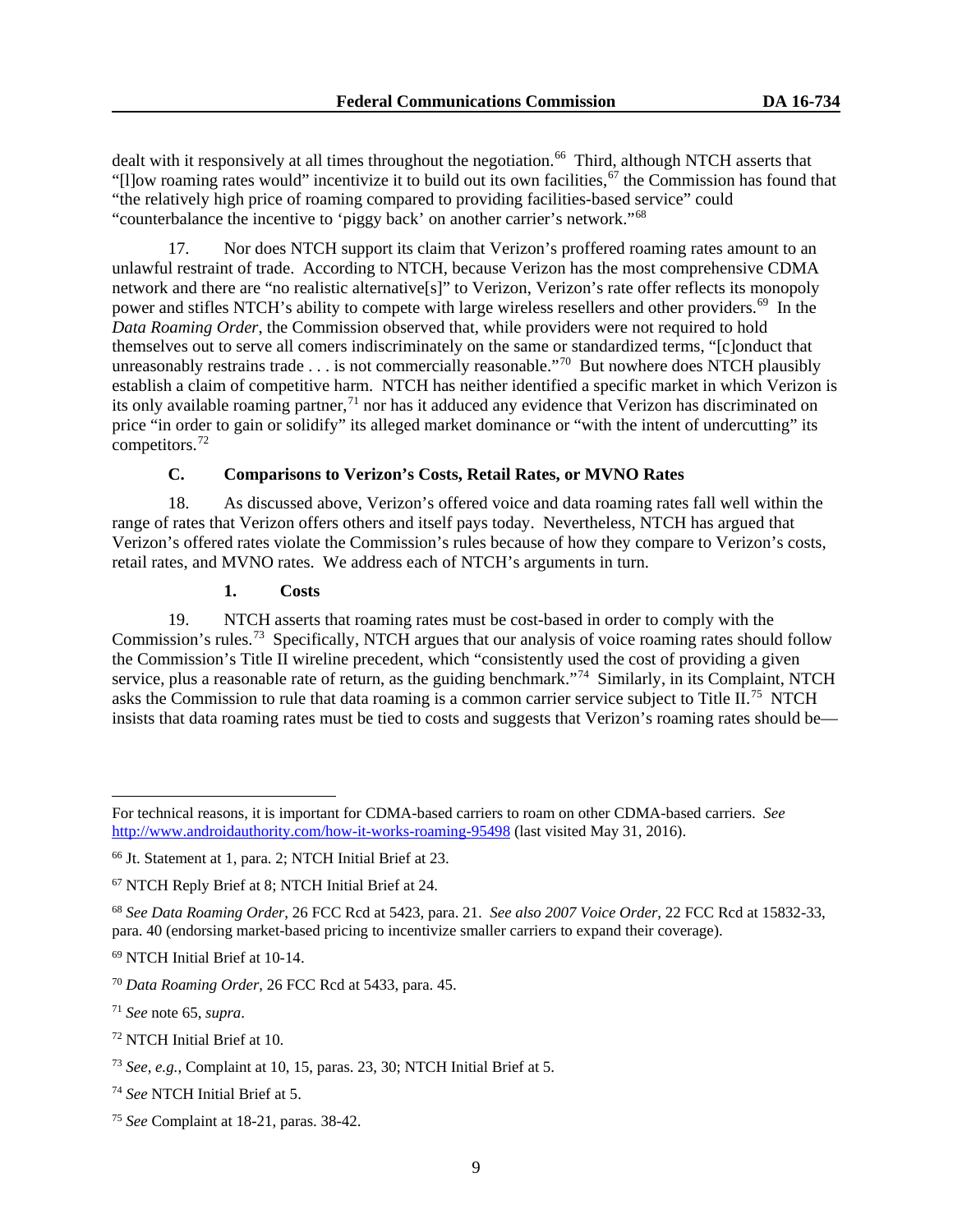at most—no higher than the rate Verizon charges to its resellers.[76](#page-9-0)

20. NTCH is correct that cost-based rate regulation traditionally has been a core feature of the Commission's Title II authority.<sup>[77](#page-9-1)</sup> The Commission, however, is not required to establish cost-based rates even under Title II or to provide that the reasonableness of rates will be determined by reference to a carrier's costs<sup>[78](#page-9-2)</sup>—and the Commission has determined not to do so in either the voice or data roaming context. In the *Voice Roaming Orders*, the Commission expressly declined to impose price caps or any other form of rate regulation, which would include setting rates by reference to a provider's costs.<sup>79</sup> Those orders rely instead on individual negotiations to determine market-driven rates.<sup>[80](#page-9-4)</sup> Further, the Commission's data roaming regime applies a commercially reasonable standard, ensuring providers even "*more freedom* from agency intervention than the 'just and reasonable' standard" that applies in the voice roaming context.<sup>[81](#page-9-5)</sup> Again, the Commission explicitly declined to impose "prescriptive regulation of rates," opting instead to rely on "individually negotiated data roaming arrangements."<sup>[82](#page-9-6)</sup>

NTCH's Complaint, in essence, seeks new rules for both voice and data roaming that would impose—for the first time—cost-based rates.<sup>[83](#page-9-7)</sup> The Complaint, however, must be decided based on the orders and rules duly issued by the Commission. In the instant proceeding, NTCH has not shown that we are required to consider Verizon's costs and we reject NTCH's arguments to the contrary.

<span id="page-9-3"></span><sup>79</sup> *See 2007 Voice Order*, 22 FCC Rcd at 15832-33, para. 37. Notably, the list of factors the Commission identified for resolving voice roaming disputes does not include the roaming provider's costs. *See 2010 Voice Order*, 25 FCC Rcd at 4200-01, para. 39.

<span id="page-9-4"></span><sup>80</sup> *2007 Voice Order* at 15824, para. 18. *See also id*. at 15831-32, paras. 36-38. The Commission thereby preserved for host carriers "flexibility, subject to a standard of reasonableness, to establish the structure and the level of roaming rates." *2010 Voice Order*, 25 FCC Rcd at 4197-98, para. 32. The Commission reasoned that regulating rates would impede investment in, and limit build-out of, wireless networks. *See id*.; *2010 Voice Order*, 25 FCC Rcd at 4200-4201, paras 39-40. NTCH argues that the underlying assumptions have changed, dictating a change to Commission rules; such a request is not appropriate in a complaint proceeding.

<span id="page-9-5"></span><sup>81</sup> *Cellco P'ship v. FCC*, 700 F.3d 534, 548 (D.C. Cir. 2012) (emphasis added). *See* note 20, *supra*.

<span id="page-9-6"></span><sup>82</sup> *See Data Roaming Order*, 26 FCC Rcd at 5422-23, para 21; *id*. at 5444-46, para. 68. *See also T-Mobile Declaratory Ruling*, 29 FCC Rcd at 15489, para. 19 (allowing "host providers substantial room for individualized bargaining," including on price).

<span id="page-9-0"></span><sup>76</sup> *See* Complaint at 15, 23, paras. 30, 42-43. *See also* NTCH Initial Brief at 16 (asserting that roaming rates should be "significantly less" than retail rates for comparable services).

<span id="page-9-1"></span><sup>77</sup> *See MCI v. FCC*, 675 F.2d 408, 410 (D.C. Cir. 1982) ("A basic principle used to ensure that rates are 'just and reasonable' is that rates are determined on the basis of cost."); *see also ALLTEL Corp. v. FCC*, 838 F.2d 551, 557 (D.C. Cir. 1988) (same).

<span id="page-9-2"></span><sup>78</sup> *See Competitive Telecomms. Ass'n v. FCC*, 87 F.3d 522, 529 (D.C. Cir. 1996); *In the Matter of Petition of the Connecticut Dep't Pub. Util. Control to Retain Regulatory Control of the Rates of Wholesale Cellular Serv. Providers in the State of Connecticut*, 10 FCC Rcd 7025, 7029 (1995) (denying state request for authority to regulate CMRS wholesale rates and providing that the measure of reasonableness under Section 201 is "not dictated by reference to carriers' costs and earnings, but may take account of non-cost considerations such as whether rates further the public interest by tending to increase the supply of the item being produced and sold").

<span id="page-9-7"></span><sup>83</sup> *See, e.g.*, Complaint at 25, para. 48 (seeking a "Commission Order classifying mobile data services as . . . subject to the common carrier rules of Title II); *id*. at 15, para. 30 (asserting that Verizon's "voice and SMS roaming rates may not justly and reasonably exceed its demonstrated costs, plus a reasonable return"); NTCH Reply Brief at 6 (claiming that assessment of reasonableness "must be founded on costs of service"); *id*. at 9 (stating that "cost is, and must be, the primary measure of reasonable rates").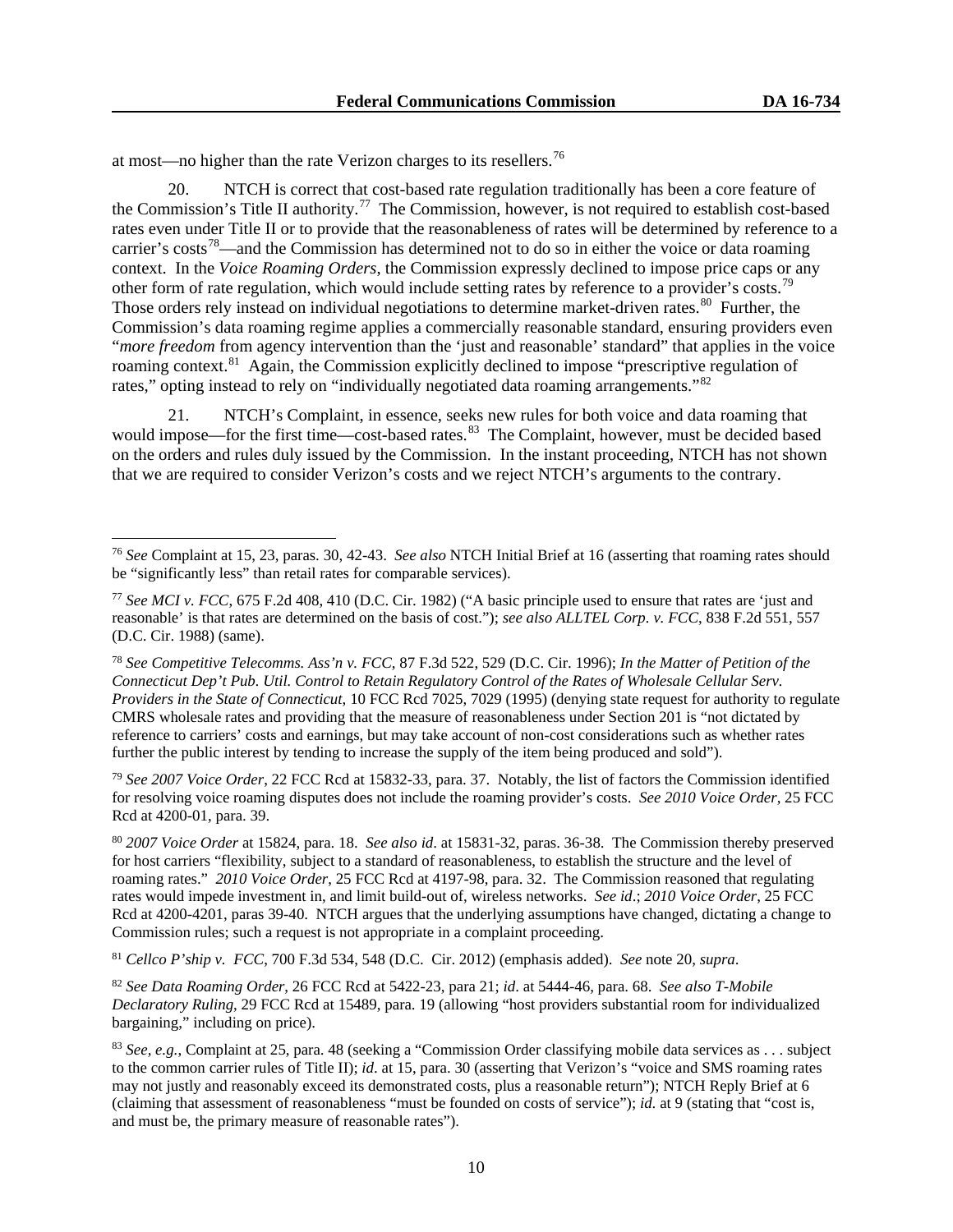# **2. Retail Rates**

22. NTCH argues that Verizon's retail rates are relevant to our determinations under the *Voice Roaming Orders* and *Data Roaming Order* in this case. [84](#page-10-0) While retail rates may be relevant in certain circumstances,<sup>[85](#page-10-1)</sup> reliable retail rates are unavailable for comparison here because NTCH employed a flawed methodology to derive retail rates for comparison to Verizon's offered roaming rates. For its starting point, NTCH elicited from Verizon "the lowest retail rate[s] Verizon provides for" voice and data services.<sup>86</sup> From among the numerous voice and data plans Verizon identified, NTCH selected a single plan that NTCH claimed represented "one of the *relatively low price points*."[87](#page-10-3) A comparison, however, to one single plan is not representative of a would-be host provider's retail rates—particularly a plan selected to have lower-than-average rates. As such, NTCH's chosen plan does not offer a reliable reference point for our determinations of reasonableness.

23. NTCH further reduced the reliability of this data by making questionable assumptions in its subsequent calculations. In estimating service usage, for example, NTCH assumed that a retail customer is on the phone for every minute of a 90-day quarter and uses approximately 12,000 megabytes of data per quarter. These numbers contrast starkly with the record evidence, including NTCH's previous statement that a typical smartphone prepaid customers incurs about 85 hours of voice usage and 5,700 megabytes of data per quarter.<sup>[88](#page-10-4)</sup> NTCH's overstatement of voice and data usage under the Verizon retail plan substantially lowers the calculations for per-MOU for voice and per-megabyte for data.<sup>89</sup> NTCH further reduced its voice and data rate calculations by assuming a large number of SMS text messages

—even though NTCH's and Verizon's best-and-final offers both propose  $90$  In light of these shortcomings in NTCH's calculations, NTCH's retail rate

comparison is not sufficiently reliable to be used in considering whether Verizon's offers in this case violate the *Voice Roaming Orders* and the *Data Roaming Order*.

# **3. MVNO Rates**

24. NTCH asserts that Verizon's MVNO rates should serve as a benchmark as to the reasonableness of Verizon's roaming rate offers.<sup>[91](#page-10-7)</sup> But NTCH has failed to identify comparable rates. As with NTCH's retail calculations, NTCH relied on Verizon's lowest MVNO rates for its calculations, and NTCH then compared the roaming offer to an MVNO agreement that was not of comparable scale.<sup>92</sup> Indeed, NTCH's expected usage of Verizon's network

<span id="page-10-0"></span>84 NTCH claims that Verizon's roaming rates should be "significantly *less* than the rate provided to retail customers for the same bundle of services." NTCH Initial Brief at 16 (emphasis original).

<span id="page-10-1"></span><sup>85</sup> *See T-Mobile Declaratory Ruling*, 29 FCC Rcd at 15489, para. 17.

<span id="page-10-2"></span><sup>86</sup> Verizon Interrogatory Responses at 2.

<span id="page-10-3"></span><sup>87</sup> NTCH Initial Brief at 15 (emphasis added).

<span id="page-10-4"></span><sup>88</sup> Complaint at 14, para. 28.

<span id="page-10-5"></span><sup>89</sup> *Id.* NTCH's retail data rate assumption also is based on a flawed calculation that ignores some amount consumers pay for data, further driving down the calculated rate. *Compare* NTCH Initial Brief at 15-16 *with* Verizon Interrogatory Responses at 4-5.

<span id="page-10-6"></span><sup>90</sup> NTCH Best and Final Offer at 1; Verizon Best and Final Offer at 1. *See also* Complaint at 14, para 28.

<span id="page-10-7"></span><sup>91</sup> NTCH Reply Brief at 1.

<span id="page-10-8"></span><sup>92</sup> Verizon Interrogatory Responses at 1-2; NTCH Initial Brief at 17-18.

93